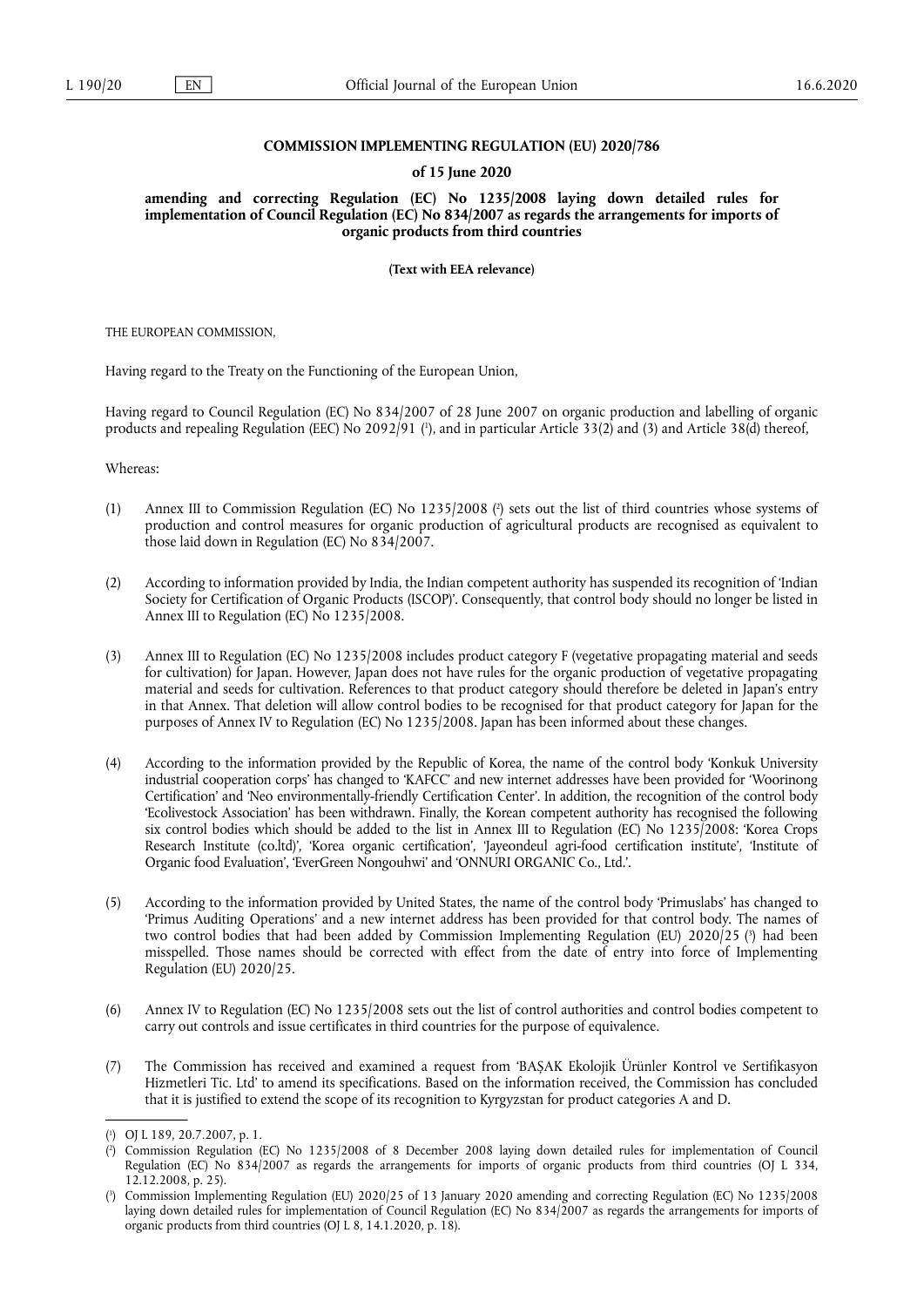- (8) The Commission has received and examined a request from 'Beijing Continental Hengtong Certification Co., Ltd' to be included in the list in Annex IV to Regulation (EC) No 1235/2008. Based on the information received, the Commission has concluded that it is justified to recognise that control body for China for product categories A and D.
- (9) The Commission has received and examined a request from 'Biocert International Pvt Ltd' to amend its specifications. Based on the information received, the Commission has concluded that it is justified to extend the scope of its recognition for Georgia to product category A.
- (10) 'BioGro New Zealand Limited' has notified the Commission of the change of its address.
- <span id="page-1-2"></span>(11) On the basis of the dossier submitted by 'Bio.inspecta AG' the scope of its recognition was extended to Tunisia for product categories A and D by Commission Implementing Regulation (EU) 2019/39 ( 4 [\).](#page-1-0) However, since Tunisia is listed in Annex III to Regulation (EC) No 1235/2008 for product categories A and D, Article 10(2)(b) of that Regulation precluded the Commission from including Bio.inspecta AG in Annex IV for that country for those product categories. In the interest of legal certainty, the necessary adjustments to Bio.inspecta AG's entry in Annex IV to Regulation (EC) No 1235/2008 should be considered as an amendment, rather than a correction with retroactive effect from the date of entry into force of Implementing Regulation (EU) 2019/39.
- (12) The Commission has received and examined a request from 'CCPB SrL' to amend its specifications. Based on the information received, the Commission has concluded that it is justified to extend the scope of its recognition to Tanzania and Mozambique for product categories C and D.
- <span id="page-1-3"></span>(13) The Commission has received and examined a request from 'CERES Certification of Environmental Standards GmbH' to amend its specifications. Based on the information received, the Commission has concluded that it is justified to extend the scope of its recognition to Cuba, Sudan and Kosovo [\(](#page-1-1) 5 ) for product categories A, B and D and to Algeria, Bangladesh, Burundi, Congo (Brazzaville), Chad, Gambia, Guinea and Niger for product categories A and D and to extend the scope of its recognition for Belarus to product category B, for Ghana to product category D, for Kazakhstan to product categories B and F and for Moldova to product category F.
- (14) The Commission has received and examined a request from 'Ecocert SA' to amend its specifications. Based on the information received, the Commission has concluded that it is justified to extend the scope of its recognition to Dominica for product category A and to extend the scope of its recognition for Japan to product category F.
- (15) The Commission has received and examined a request from 'Ecovivendi d.o.o. Belgrade' to be included in the list in Annex IV to Regulation (EC) No 1235/2008. Based on the information received, the Commission has concluded that it is justified to recognise 'Ecovivendi d.o.o. Belgrade' for Serbia for product categories A and D.
- (16) The Commission has received and examined a request from 'Ekoagros' to amend its specifications. Based on the information received, the Commission has concluded that it is justified to extend the scope of its recognition for Belarus to product categories D and F, for Kazakhstan to product categories B and D, for Russia to product category F and for Tajikistan to product categories B and F.
- (17) The Commission has received and examined a request from 'Japan Organic and Natural Foods Association' to amend its specifications. Based on the information received, the Commission has concluded that it is justified to extend the scope of its recognition for Japan to product category C.
- (18) The Commission has received and examined a request from 'ORSER' to amend its specifications. Based on the information received, the Commission has concluded that it is justified to extend the scope of its recognition for Azerbaijan, Bosnia and Herzegovina, Georgia, Iran, Kyrgyzstan, Kazakhstan and Turkey to product categories B and E.

<span id="page-1-0"></span>[<sup>\(</sup>](#page-1-2) 4 ) Commission Implementing Regulation (EU) 2019/39 of 10 January 2019 amending Regulation (EC) No 1235/2008 laying down detailed rules for implementation of Council Regulation (EC) No 834/2007 as regards the arrangements for imports of organic products from third countries (OJ L 9, 11.1.2019, p. 106).

<span id="page-1-1"></span>[<sup>\(</sup>](#page-1-3) 5 ) This designation is without prejudice to positions on status, and is in line with UNSCR 1244/1999 and the ICJ Opinion on the Kosovo declaration of independence.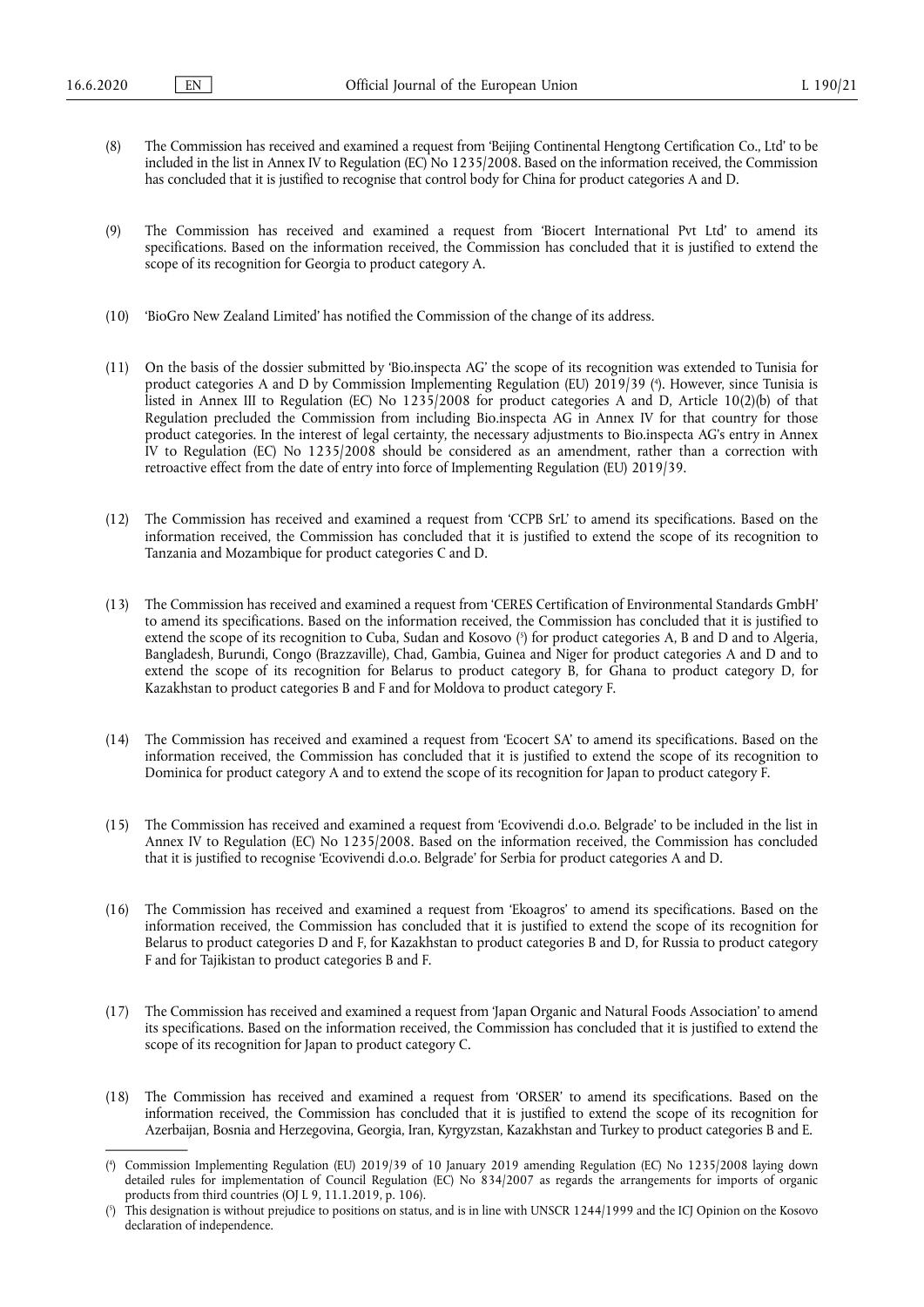- (19) 'Servicio de Certificación CAAE S.L.U' has notified the Commission of the change of its address.
- (20) The Commission has received and examined a request from 'SIA "Sertifikācijas un testēšanas centrs"' to amend its specifications. Based on the information received, the Commission has concluded that it is justified to extend the scope of its recognition to Turkmenistan for product category A.
- (21) The Commission has received and examined a request from 'TÜV Nord Integra' to amend its specifications. Based on the information received, the Commission has concluded that it is justified to extend the scope of its recognition to Algeria for product categories A and D.
- (22) Regulation (EC) No 1235/2008 should therefore be amended and corrected accordingly.
- (23) The measures provided for in this Regulation are in accordance with the opinion of the Committee on organic production,

HAS ADOPTED THIS REGULATION:

# *Article 1*

## **Amendments to Regulation (EC) No 1235/2008**

Regulation (EC) No 1235/2008 is amended as follows:

- (1) Annex III is amended in accordance with Annex I to this Regulation;
- (2) Annex IV is amended in accordance with Annex II to this Regulation.

#### *Article 2*

#### **Corrections of Regulation (EC) No 1235/2008**

Annex III to Regulation (EC) No 1235/2008 is corrected in accordance with Annex III to this Regulation.

#### *Article 3*

### **Entry into force and application**

This Regulation shall enter into force on the twentieth day following that of its publication in the *Official Journal of the European Union*.

Article 2 shall apply from 3 February 2020.

This Regulation shall be binding in its entirety and directly applicable in all Member States.

Done at Brussels, 15 June 2020.

*For the Commission The President*  Ursula VON DER LEYEN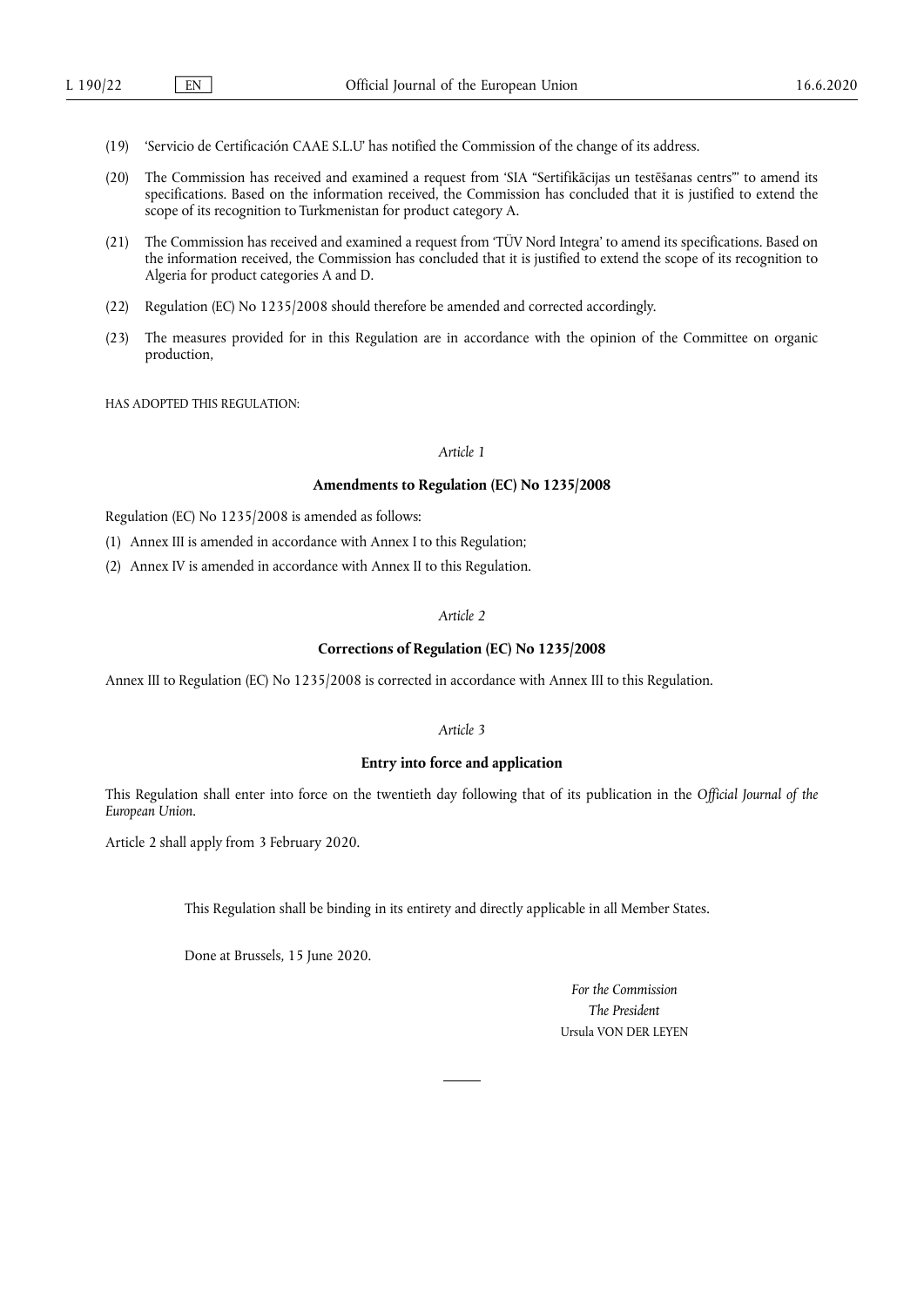### *ANNEX I*

Annex III to Regulation (EC) No 1235/2008 is amended as follows:

- (1) in the entry relating to India, in point 5, the row relating to code number IN-ORG-009 is deleted;
- (2) the entry relating to Japan is amended as follows:
	- (a) in point 1, the row relating to category F (vegetative propagating material and seeds for cultivation) is deleted;
	- (b) in point 2, the introductory phrase is replaced by the following:
		- '2. Origin: products of category A that have been grown in Japan and products of category D processed in Japan with organically grown ingredients that have been grown in Japan or that have been imported into Japan:';
- (3) in the entry relating to the Republic of Korea, point 5 is amended as follows:
	- (a) the rows relating to code numbers KR-ORG-006, KR-ORG-009 and KR-ORG-019 are replaced by the following:

| 'KR-ORG-006 | <b>KAFCC</b>                                           | http://eco.konkuk.ac.kr                        |
|-------------|--------------------------------------------------------|------------------------------------------------|
| KR-ORG-009  | Woorinong Certification                                | https://blog.naver.com/woorinongin/70107436715 |
| KR-ORG-019  | Neo environmentally-friendly Certifi-<br>cation Center | https://neoefcc.modoo.at/                      |

- (b) the row relating to code number KR-ORG-025 is deleted;
- (c) the following rows are added in the order of the code numbers:

| 'KR-ORG-030       | Korea Crops Research Institute (co.ltd)           | https://blog.naver.com/kor034       |
|-------------------|---------------------------------------------------|-------------------------------------|
| $KR-ORG-031$      | Korea organic certification                       | http://blog.daum.net/koafc2019      |
| $KR-ORG-032$      | Jayeondeul agri-food certification in-<br>stitute | www.jaci.kr                         |
| $KR-ORG-033$      | Institute of Organic food Evaluation              | www.joe42.com                       |
| KR-ORG-034        | EverGreen Nongouhwi                               | http://blog.naver.com/evergreen8374 |
| <b>KR-ORG-035</b> | ONNURI ORGANIC Co., Ltd.                          | https://blog.naver.com/onr77830'    |

(4) in the entry relating to the United States, in point 5, the row relating to code number US-ORG-048 is replaced by the following:

| $US-ORG-048$ | Primus Auditing Operations | http://www.primusauditingops.com' |
|--------------|----------------------------|-----------------------------------|
|--------------|----------------------------|-----------------------------------|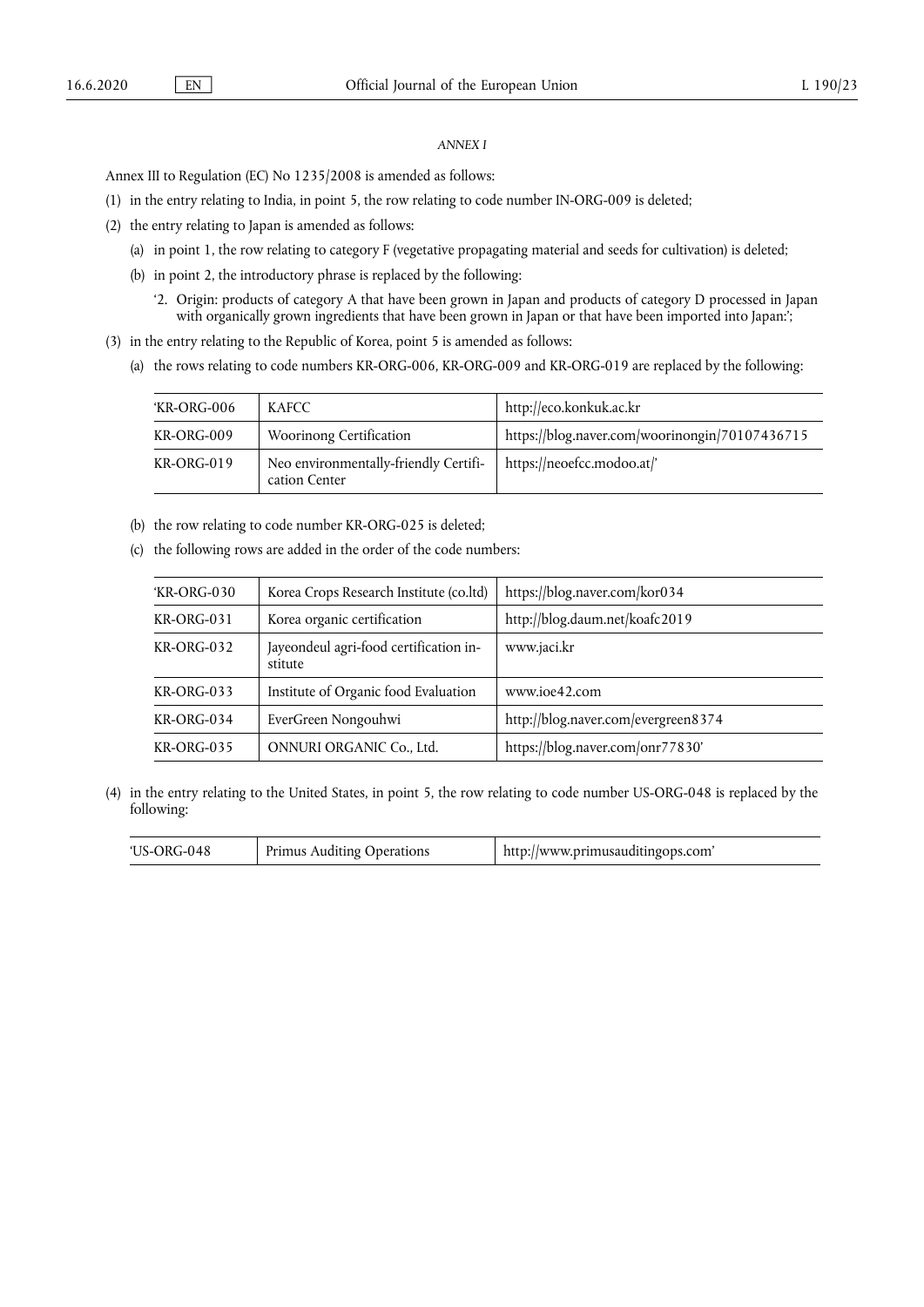#### *ANNEX II*

Annex IV to Regulation (EC) No 1235/2008 is amended as follows:

(1) in the entry relating to BAȘAK Ekolojik Ürünler Kontrol ve Sertifikasyon Hizmetleri Tic. Ltd', in point 3, the following row is inserted in the order of the code numbers:

| - -<br><b>CTT</b><br> | --<br>---<br>ีแนะ<br>$\overline{\mathbf{r}}$<br>້ | --<br>$\overline{\phantom{a}}$ | - |  | $\overline{1}$ | $\overline{\phantom{a}}$ |  |
|-----------------------|---------------------------------------------------|--------------------------------|---|--|----------------|--------------------------|--|
|-----------------------|---------------------------------------------------|--------------------------------|---|--|----------------|--------------------------|--|

(2) after the entry relating to 'BAȘAK Ekolojik Ürünler Kontrol ve Sertifikasyon Hizmetleri Tic. Ltd', the following entry is inserted:

'Beijing Continental Hengtong Certification Co., Ltd'

- 1. Address: Room 315, No 18 Jiaomen, Majiaopu West Rd, Beijing, 100068
- 2. Internet address: www.bjchtc.com
- 3. Code numbers, third countries and product categories concerned:

| Code number | Third country | Category of products |  |                          |   |   |  |  |
|-------------|---------------|----------------------|--|--------------------------|---|---|--|--|
|             |               | ∡ ⊾                  |  |                          |   |   |  |  |
| "CN-BIO-182 | China         |                      |  | $\overline{\phantom{0}}$ | X | - |  |  |

- 4. Exceptions: in-conversion products and wine
- 5. Duration of inclusion: until 30 June 2021.'
- (3) in the entry relating to 'Biocert International Pvt Ltd', in point 3, the row relating to Georgia is replaced by the following:

| $ -$<br>$\sqrt{2}$<br>0.000<br>$\sim$<br>ו ה-<br>лI<br>. .<br>: 1ч<br>л.<br>$\overline{\phantom{a}}$<br>$\overline{a}$<br>$\overline{\phantom{a}}$<br>- |  |
|---------------------------------------------------------------------------------------------------------------------------------------------------------|--|
|---------------------------------------------------------------------------------------------------------------------------------------------------------|--|

(4) in the entry relating to 'BioGro New Zealand Limited', point 1 is replaced by the following:

'1. Address: BizDojo, 115 Tory Street, Wellington 6011, New Zealand';

- (5) in the entry relating to 'Bio.inspecta AG', in point 3, the row relating to Tunisia is deleted;
- (6) in the entry relating to 'CCPB Srl', in point 3, the following rows are inserted in the order of the code numbers:

| MZ-BIO-102 | Mozambique | $\overline{\phantom{0}}$ | -43-      | <b>TP</b><br>л | - |  |
|------------|------------|--------------------------|-----------|----------------|---|--|
| TZ-BIO-102 | Tanzania   | -                        | $\Lambda$ | <b>xx</b><br>л |   |  |

- (7) in the entry relating to 'CERES Certification of Environmental Standards GmbH', point 3 is amended as follows:
	- (a) the following rows are inserted in the order of the code numbers:

| $'BD-BIO-140$ | Bangladesh          | X |   | X |  |
|---------------|---------------------|---|---|---|--|
| $BI-BIO-140$  | Burundi             | Χ |   | X |  |
| $CB-BIO-140$  | Cuba                | X | X | X |  |
| $CG-BIO-140$  | Congo (Brazzaville) | X |   | X |  |
| $DZ-BIO-140$  | Algeria             | X |   | X |  |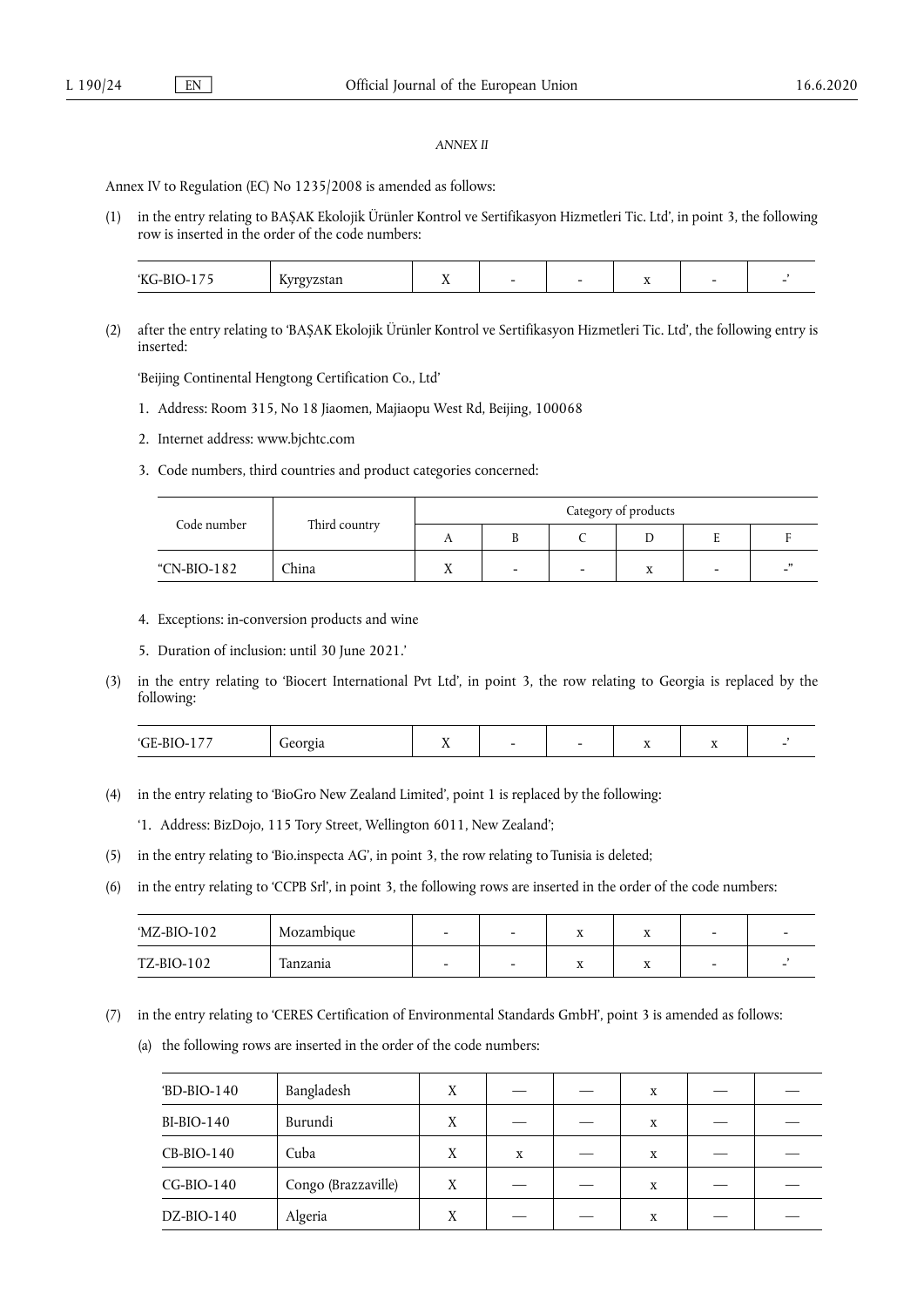| $GN-BIO-140$      | Guinea       | X |   | X |  |
|-------------------|--------------|---|---|---|--|
| $GM-BIO-140$      | Gambia       | X |   | X |  |
| <b>NE-BIO-140</b> | Niger        | X |   | X |  |
| $SD-BIO-140$      | Sudan        | X | X | X |  |
| TD-BIO-140        | Chad         | X |   | X |  |
| $XK-BIO-140$      | Kosovo $(*)$ | Χ | X | X |  |

<span id="page-5-1"></span><span id="page-5-0"></span>[\(\\*\)](#page-5-1) This designation is without prejudice to positions on status, and is in line with UNSCR 1244/1999 and the ICJ Opinion on the Kosovo declaration of independence'

(b) the rows relating to Belarus, Ghana, Kazakhstan and Moldova are replaced by the following:

| 'BY-BIO-140  | Belarus    |           | x | x |  |
|--------------|------------|-----------|---|---|--|
| GH-BIO-140   | Ghana      | $\lambda$ |   | x |  |
| $KZ-BIO-140$ | Kazakhstan |           | X | X |  |
| $MD-BIO-140$ | Moldova    |           | x | x |  |

(8) in the entry relating to 'Ecocert SA', point 3 is amended as follows:

(a) the following row is inserted in the order of the code numbers:

| 1 N /I<br>$\overline{\phantom{a}}$<br>___<br>___<br>. . |
|---------------------------------------------------------|
|---------------------------------------------------------|

(b) the row relating to Japan is replaced by the following:

| $  -$<br>. .<br>. | _ | -43 | - | ___<br>_ |  |
|-------------------|---|-----|---|----------|--|
|                   |   |     |   |          |  |

(9) after the entry relating to 'Ecoglobe', the following entry is inserted:

''Ecovivendi d.o.o. Belgrade'

- 1. Address: Voje Veljkovica no.5, Belgrade 11000
- 2. Internet address: www.ecovivendi.rs
- 3. Code numbers, third countries and product categories concerned:

| Code number | Third country | Category of products |                          |                          |   |   |     |  |
|-------------|---------------|----------------------|--------------------------|--------------------------|---|---|-----|--|
|             |               | ∡ ⊾                  |                          |                          |   |   |     |  |
| "RS-BIO-183 | Serbia        | ∡⊾                   | $\overline{\phantom{0}}$ | $\overline{\phantom{0}}$ | X | - | , , |  |

- 4. Exceptions: in-conversion products and wine
- 5. Duration of inclusion: until 30 June 2021.';
- (10) in the entry relating to 'Ekoagros', in point 3, the rows relating to Belarus, Kazakhstan, Russia and Tajikistan are replaced by the following:

| 'BY-BIO-170  | Belarus    | X | x | x |   |
|--------------|------------|---|---|---|---|
| $KZ-BIO-170$ | Kazakhstan | X | x | x | ▵ |
| $RU-BIO-170$ | Russia     | Χ | X | x | ▵ |
| $TI-BIO-170$ | Tajikistan | л | x | x |   |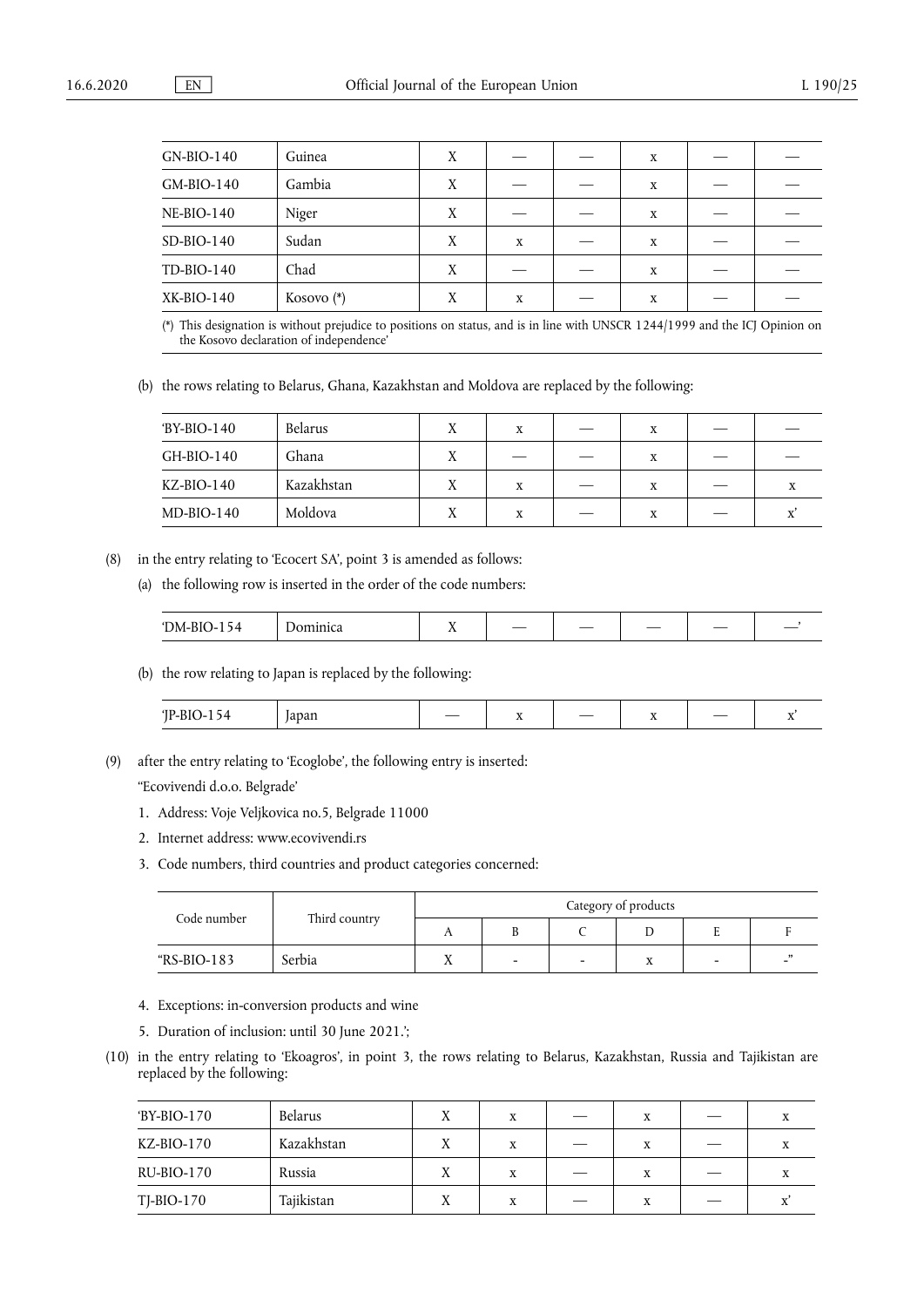(11) in the entry relating to 'Japan Organic and Natural Foods Association', in point 3, the row relating to Japan is replaced by the following:

| <b>TD</b><br>$  -$<br>iavall<br>. . | $\overline{\phantom{a}}$ | ___ | - | $\overline{\phantom{a}}$ | $\overline{\phantom{a}}$ |  |
|-------------------------------------|--------------------------|-----|---|--------------------------|--------------------------|--|
|-------------------------------------|--------------------------|-----|---|--------------------------|--------------------------|--|

(12) in the entry relating to 'ORSER', in point 3, the rows relating to Azerbaijan, Bosnia and Herzegovina, Georgia, Iran, Kyrgyzstan, Kazakhstan and Turkey are replaced by the following:

| $'AZ-BIO-166$ | Azerbaijan                  | X | X | X | X |  |
|---------------|-----------------------------|---|---|---|---|--|
| $BA-BIO-166$  | Bosnia and Herzego-<br>vina | X | X | X | X |  |
| $GE-BIO-166$  | Georgia                     | X | X | X | X |  |
| $IR-BIO-166$  | Iran                        | X | X | X | X |  |
| $KG-BIO-166$  | Kyrgyzstan                  | X | X | X | X |  |
| $KZ-BIO-166$  | Kazakhstan                  | X | X | X | X |  |
| $TR-BIO-166$  | Turkey                      | X | X | x | X |  |

(13) in the entry relating to 'Servicio de Certificación CAAE S.L.U', point 1 is replaced by the following:

'1. Address: Avenida Diego Martínez Barrio n° 10 3rd floor module 12, 41013 Sevilla, Spain';

(14) in the entry relating to 'SIA "Sertifikācijas un testēšanas centrs"', in point 3, the following row is inserted in the order of the code numbers:

|  | M<br><br>$\cdots$ | $\sim$<br>. . | $\overline{\phantom{a}}$ |  | - |  | - |  |
|--|-------------------|---------------|--------------------------|--|---|--|---|--|
|--|-------------------|---------------|--------------------------|--|---|--|---|--|

(15) in the entry relating to 'TÜV Nord Integra', in point 3, the following row is inserted in the order of the code numbers:

| . |  | . . |  |
|---|--|-----|--|
|   |  |     |  |